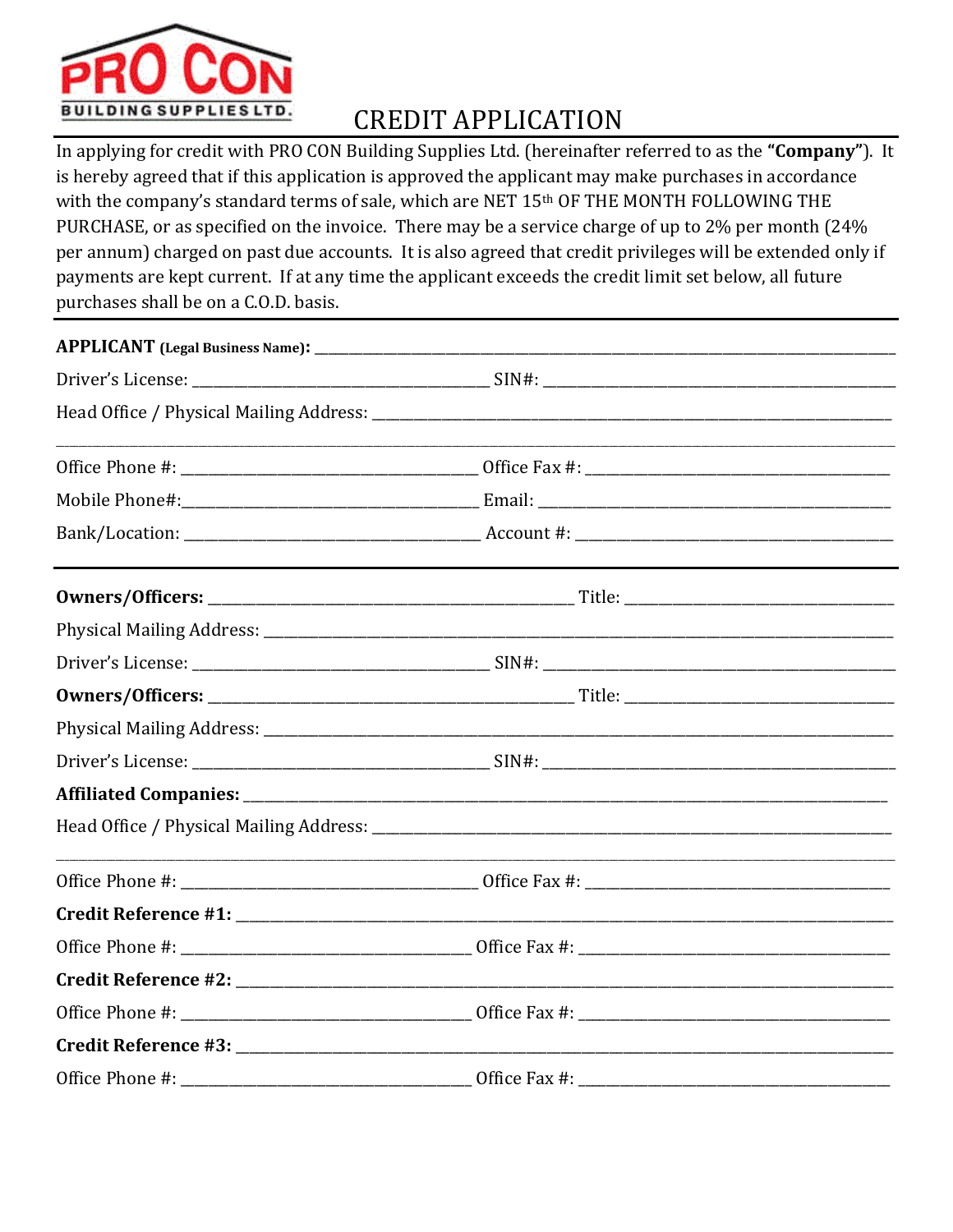

# CREDIT APPLICATION

\_\_\_\_\_\_\_\_\_\_\_\_\_\_\_\_\_\_\_\_\_\_\_\_\_\_\_\_\_\_\_\_\_\_\_\_\_\_\_\_\_\_\_\_\_\_\_\_\_\_\_\_\_\_\_\_\_\_\_\_\_\_\_\_\_\_\_\_\_\_\_\_\_\_\_\_\_\_\_\_\_\_\_\_\_\_\_\_\_\_\_\_\_\_\_\_\_\_\_\_\_\_\_\_\_\_\_\_\_\_\_\_\_\_\_\_\_\_\_\_\_ I am (we are) principals of and/or authorized officer(s) of the applicant and have read and fully understand and accepted the conditions of this application and the Consent and Authorization set out below. I/We hereby understand the Company may obtain such factual and investigative information regarding me/us from others as permitted by law, and to furnish other granters and credit reporting agencies particulars of the credit application and subsequent credit experience, if applicable. If the applicant should become incorporated, it is agreed that the Company will be promptly notified in writing.

| <b>This</b>    | 20             |
|----------------|----------------|
| <b>Witness</b> | Signed / Title |
| <b>Witness</b> | Signed / Title |

TO: PRO CON Building Supplies

I/We unconditionally and irrevocably personally guarantee payment to the Company for all goods which you may supply to

\_\_\_\_\_\_\_\_\_\_\_\_\_\_\_\_\_\_\_\_\_\_\_\_\_\_\_\_\_\_\_\_\_\_\_\_\_\_\_\_\_\_\_\_\_\_\_\_\_\_\_\_\_\_\_\_\_\_\_\_\_\_\_\_\_\_\_\_\_\_\_\_\_\_\_\_\_\_\_\_\_\_\_\_\_\_\_\_\_\_\_\_\_\_\_\_\_\_\_\_\_\_\_\_\_\_\_\_\_\_\_\_\_\_\_\_\_\_\_\_\_

#### **Name of Company Address of Company**

I/We personally agree that you may accept its notes or acceptance for the price of such goods or any part thereof, that you may renew such notes or any part thereof, may compromise its liability to the Company, and exercise or relinquish other securities as you may think proper, without lessening or affecting your rights against me/us, and I/We declare and agree that this personal guarantee shall continue to be binding, and shall enure to the benefit of PRO CON Building Supplies Ltd.

| <b>This</b><br><u> 1989 - Johann Harry Harry Harry Harry Harry Harry Harry Harry Harry Harry Harry Harry Harry Harry Harry Harry</u> |                           | 20 |
|--------------------------------------------------------------------------------------------------------------------------------------|---------------------------|----|
| <b>Witness</b>                                                                                                                       | <b>Personal Guarantor</b> |    |
| <b>Witness</b>                                                                                                                       | <b>Personal Guarantor</b> |    |